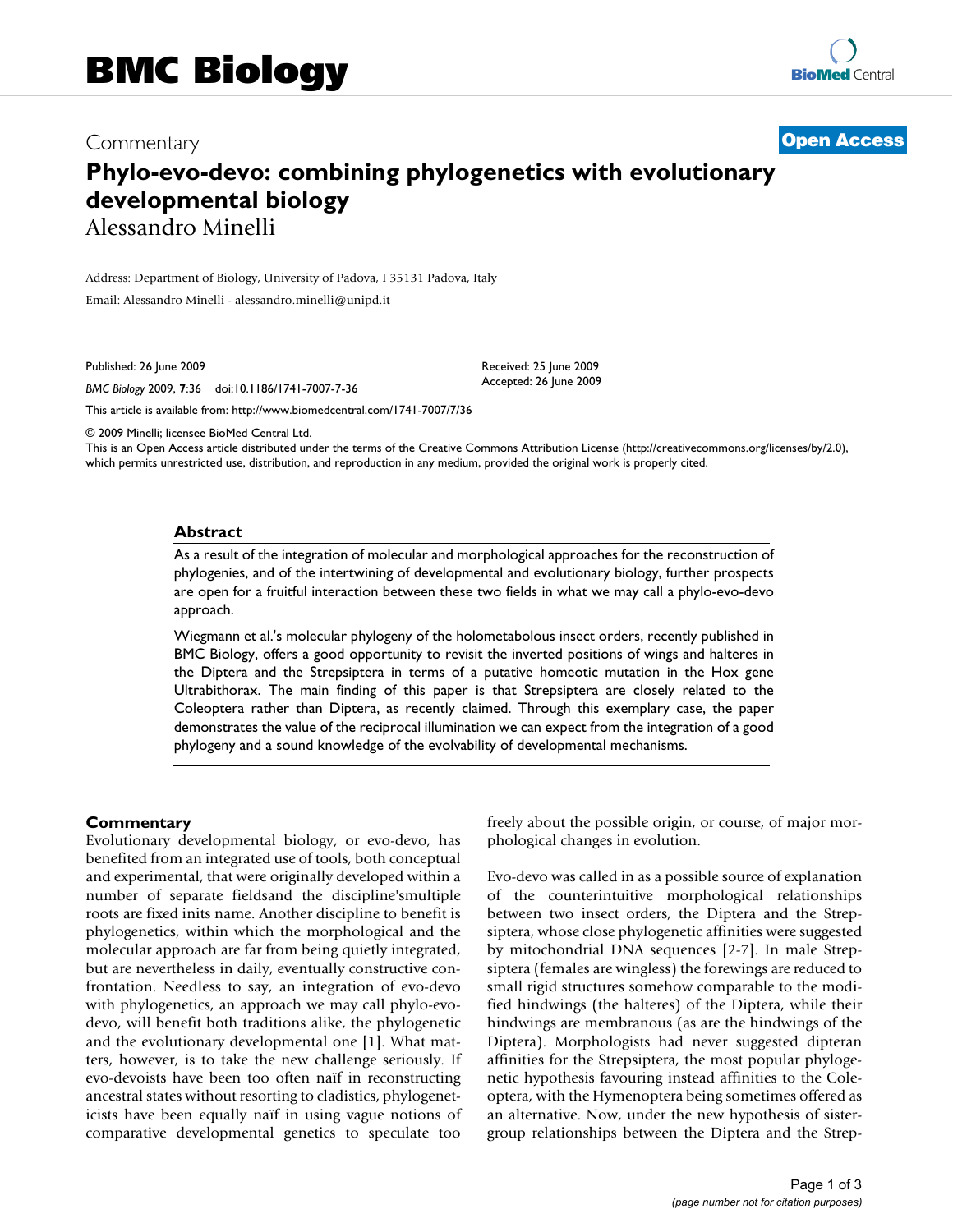siptera, the rough similarity between the dipteran halteres and the reduced forewings of the Strepsiptera was deemed worthy of investigation. The comparison, however, stood against a great difficulty: the lack of positional equivalence between the two structures. Thus, knowing that in the fruitfly the identity of the dorsal appendages of the meso- and metathorax is under the control of the Hox genes, it was suggested that the inverted position of membranous wings and halteres between the two insect orders could be the result of a point mutation of one of these genes (tentatively, Ultrabithorax) in a common ancestor with dipteran-like organization [2]. This hypothesis, however, disregarded the fact that all known mutations in Hox genes eventually resulting in the positional shift of a given pair of appendages are either a gain-of-function or a lossof-function mutation, respectively producing, at a given position along the main body axis, a feature originally expressed at a more anterior or posterior location. No mutation, however, is known to cause a reciprocal exchange of position between two features, as required by the 'homeotic wing/haltere exchange' hypothesis. The problem thus remained unresolved, as further phylogenetic analyses based on mitochondrial gene sequences seemed to confirm the dipteran affinities of the Strepsiptera.

The problem was clearly in need of further study. At last, this has been done in a newly published analysis of the phylogenetic interrelationships among all the orders of holometabolous insects [8]. This study, based on a reasonably rich sample of nuclear gene sequences, rejects the putative affinities of the Strepsiptera with the Diptera and restores ample credibility to the old hypothesis of closest affinities between the Strepsiptera and the Coleoptera. Thus, if any morphological comparison is eventually worth investigation among the dorsal thoracic appendages of these insects, the scenario must now involve the 'halteres' of male Strepsiptera and the elytra of the Coleoptera – obvious positional homologues, as they all belong to the second thoracic segment.

Morphological evidence is probably insufficient to reconstruct phylogeny whenever structures are extensively reduced [9], as in the case of the forewings of the Strepsiptera, or the halteres of the Diptera. In these cases, to rely more on molecular than morphological evidence is an obvious choice, but this does not mean that morphology cannot be informative. This is particularly true of those instances where evolutionary developmental biology is able to throw light on changes in morphology. Vertebrates with reduced limbs are a case in point, as the order with which the digits are lost, in the species with less than five, turns out to be clade-specific and to strictly correspond, in inverted order, to the sequence with which the five digits are built in those related species that have all of them [10].

As a consequence, the simple inspection of the hand or the foot is sometimes of value in assessing the affinities of animals with two, three or four digits, and this is obviously relevant when we deal with fossils.

There are instances where phylogeny helps to restrict the choice among alternative hypotheses of developmental mechanisms responsible for producing a given structural trait. This is the case of arthropod segmentation. Two competing scenarios have been proposed, one of them implying that segmental units are produced serially by the activity of a posterior, subterminal growth zone. The other scenario suggesting instead that an initial establishment of a small number of primary segmental units along the anterior-posterior body axis is followed by the regular splitting of these units into secondary segments, through one or more runs of duplication. Of recent, a scolopender species has been described, with leg-bearing segments numbering either 39 or 43 within the same population, thus dramatically differing from all the remaining 700 species in that group, which have either 21 or 23 pairs of legs. Interestingly, a cladistic analysis has shown that this centipede does not represent an isolated lineage, but has recently split off from within a genus where the more popular leg-pair numbers 21 and 23 can coexist in the same species. The total lack of intermediates and the roughly 2:1 ratio in segment number between the new species and its relatives seems to be a good argument in favour of the double-segmentation model [11].

We now have more and more robust phylogenies and deeper insights into evolutionary variations of developmental mechanisms, but the challenge is to understand the data in an integrated phylo-evo-devo framework. Further levels of integration are waiting around the corner. For example, evo-devo has being largely growing on the recent spectacular results of comparative developmental genetics, but this still requires a good injection of population genetics [12]. A few pilot studies in this direction [13,14] have amply demonstrated how much this helps the understanding of evolvability, arguably one of the most exclusive topics of evo-devo research [15].

## **About the author**

Alessandro Minelli is Professor of Zoology at the University of Padova. Following a long interest in myriapod systematics and evolution, he is currently active in evolutionary developmental biology, with a focus on segmentation and the evolution of the life cycle.

### **References**

1. Minelli A, Negrisolo E, Fusco G: **Reconstructing animal phylogeny in the light of evolutionary developmental biology.** In *Reconstructing the tree of life: Taxonomy and systematics of species rich taxa* Edited by: Hodkinson TR, Parnell JAN. Boca Raton, Fla: Taylor and Francis – CRC Press; 2007:177-190.